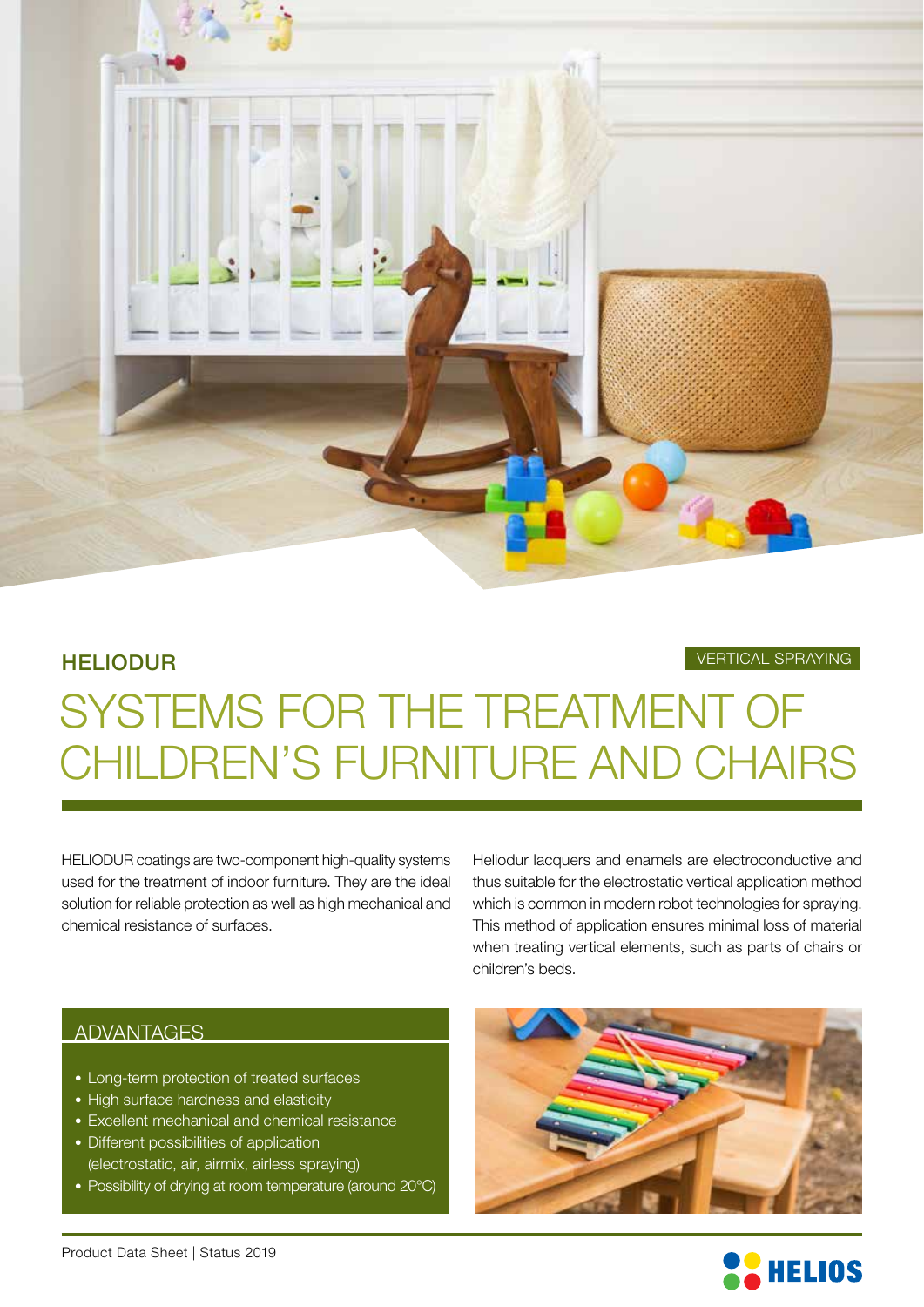# SYSTEMS FOR THE TREATMENT OF CHILDREN'S FURNITURE AND CHAIRS

## TRANSPARENT TREATMENT SYSTEM UNIVERSAL LACQUERS

| <b>HELIODUR universal lacquer</b> (5 - 80% gloss) |                                                                                                               |
|---------------------------------------------------|---------------------------------------------------------------------------------------------------------------|
| Application                                       | Spraying (air, airmix, airless)                                                                               |
| Application quantity                              | $100 - 130$ g/m <sup>2</sup>                                                                                  |
| Addition of hardener                              | 10% 403315 HELIODUR hardener 15                                                                               |
| <b>Thinning</b>                                   | Air, airmix, airless spraying<br>20 - 30% 403851 HELIODUR thinner or<br>at high temp. 407648 HELIODUR thinner |
| Inter-layer drying                                | 1 – 2 hours at 20 $\degree$ C / 30 minutes at 50 $\degree$ C                                                  |
| Number of coats                                   | $2 - 3$                                                                                                       |

#### TRANSPARENT TREATMENT SYSTEM BASE AND TOP LACQUER <u> Tanzania (</u>

| <b>HELIODUR base lacquer</b>       |                                                                                                                                                                                 |
|------------------------------------|---------------------------------------------------------------------------------------------------------------------------------------------------------------------------------|
| Application                        | Spraying (electrostatic, air, airmix, airless)                                                                                                                                  |
| <b>Application quantity</b>        | $100 - 130$ g/m <sup>2</sup>                                                                                                                                                    |
| <b>Addition of hardener</b>        | 50% 403733 HELIODUR hardener 33                                                                                                                                                 |
| <b>Thinning</b>                    | Electrostatic spraying:<br>20 - 50 % 407650 HELIODUR thinner E<br>Air, airmix, airless spraying<br>20 - 30% 403851 HELIODUR thinner or<br>at high temp. 407648 HELIODUR thinner |
| Inter-layer drying                 | Min. 2 hours at 20 $\degree$ C / 45 minutes at 50 $\degree$ C                                                                                                                   |
| Number of coats                    | $1 - 2$                                                                                                                                                                         |
| HELIODUR lacquer V (5 - 90% gloss) |                                                                                                                                                                                 |
| Application                        | Spraying (electrostatic, air, airmix, airless)                                                                                                                                  |
| <b>Application quantity</b>        | $100 - 130$ g/m <sup>2</sup>                                                                                                                                                    |
| <b>Addition of hardener</b>        | 50% 403733 HELIODUR hardener 33                                                                                                                                                 |
| Thinning                           | Electrostatic spraying:<br>20 - 50 % 407650 HELIODUR thinner E<br>Air, airmix, airless spraying<br>20 - 30% 403851 HELIODUR thinner or                                          |
|                                    | at high temp. 407648 HELIODUR thinner                                                                                                                                           |
| Drying                             | $2 - 3$ hours at 20 $^{\circ}$ C / 1 hour at 30 - 50 $^{\circ}$ C                                                                                                               |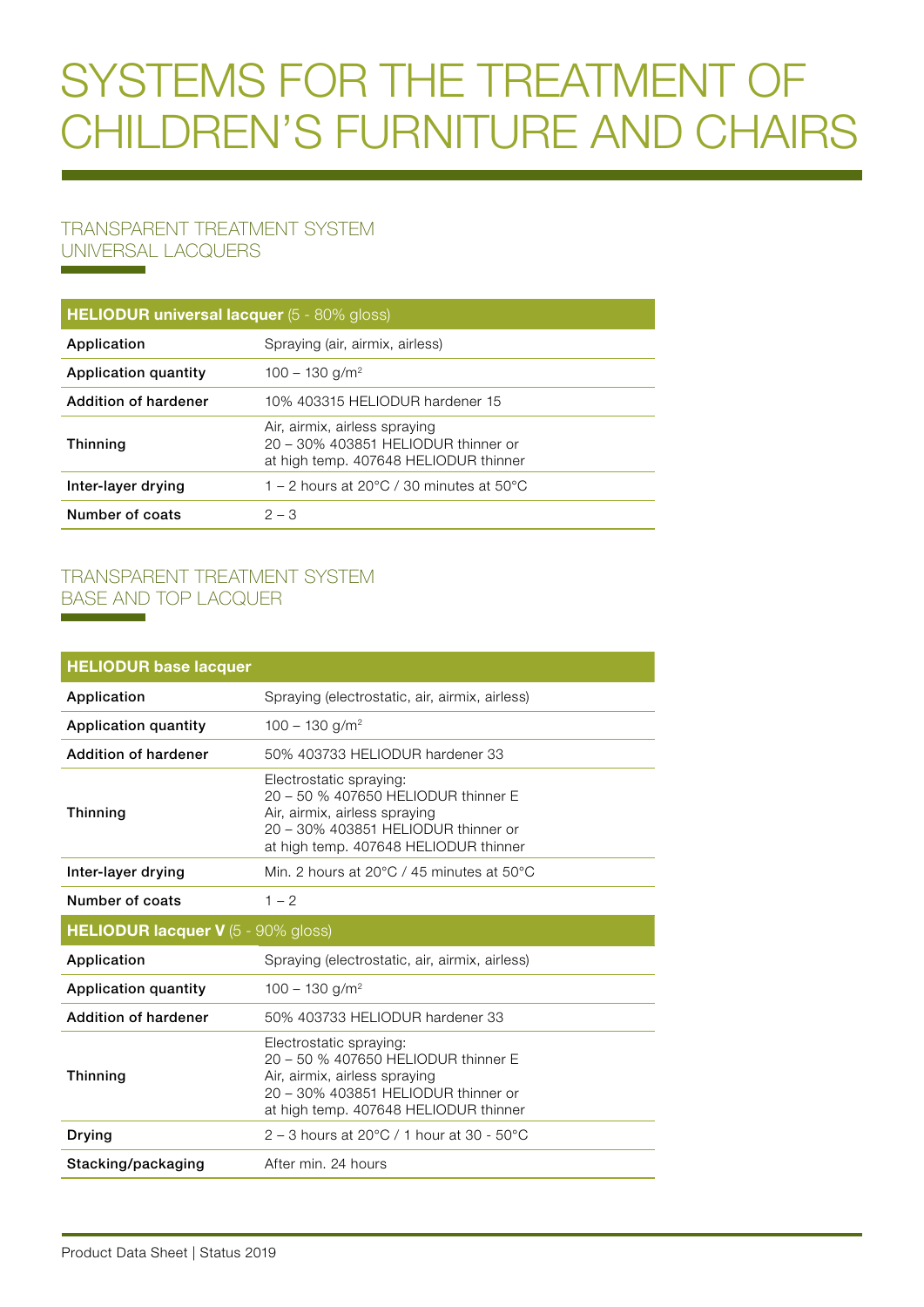

#### PIGMENTED TREATMENT SYSTEM BASE AND TOP ENAMEL

#### HELIODUR basic enamel white

| Application                 | Spraying (electrostatic, air, airmix, airless)                                                                                                                                  |
|-----------------------------|---------------------------------------------------------------------------------------------------------------------------------------------------------------------------------|
| <b>Application quantity</b> | $120 - 150$ g/m <sup>2</sup>                                                                                                                                                    |
| Addition of hardener        | 50% 403375 HELIODUR hardener 75                                                                                                                                                 |
| <b>Thinning</b>             | Electrostatic spraying:<br>20 - 50 % 407650 HELIODUR thinner E<br>Air, airmix, airless spraying<br>20 - 30% 403851 HELIODUR thinner or<br>at high temp. 407648 HELIODUR thinner |
| Inter-layer drying          | Min. 2 hours at 20°C, min. 8 hours after the 2nd coat                                                                                                                           |
| Number of coats             | $1 - 2$                                                                                                                                                                         |
|                             | <b>HELIODUR enamel - mix</b> (different colour shades, 10 - 90% gloss)                                                                                                          |
| Application                 | Spraying (electrostatic, air, airmix, airless)                                                                                                                                  |
| <b>Application quantity</b> | 100 - 130 g/m <sup>2</sup>                                                                                                                                                      |
|                             |                                                                                                                                                                                 |
| <b>Addition of hardener</b> | 50% 403375 HELIODUR hardener 75                                                                                                                                                 |
| <b>Thinning</b>             | Electrostatic spraying:<br>20 - 50 % 407650 HELIODUR thinner E<br>Air, airmix, airless spraying<br>20 - 30% 403851 HELIODUR thinner or<br>at high temp. 407648 HELIODUR thinner |
| Drying                      | $2 - 3$ hours at 20 $\degree$ C / 1 hour at 30 - 50 $\degree$ C                                                                                                                 |

### **CERTIFICATES**

HELIODUR coatings are in accordance with the European EN 71-3 standard (Toy Safety).